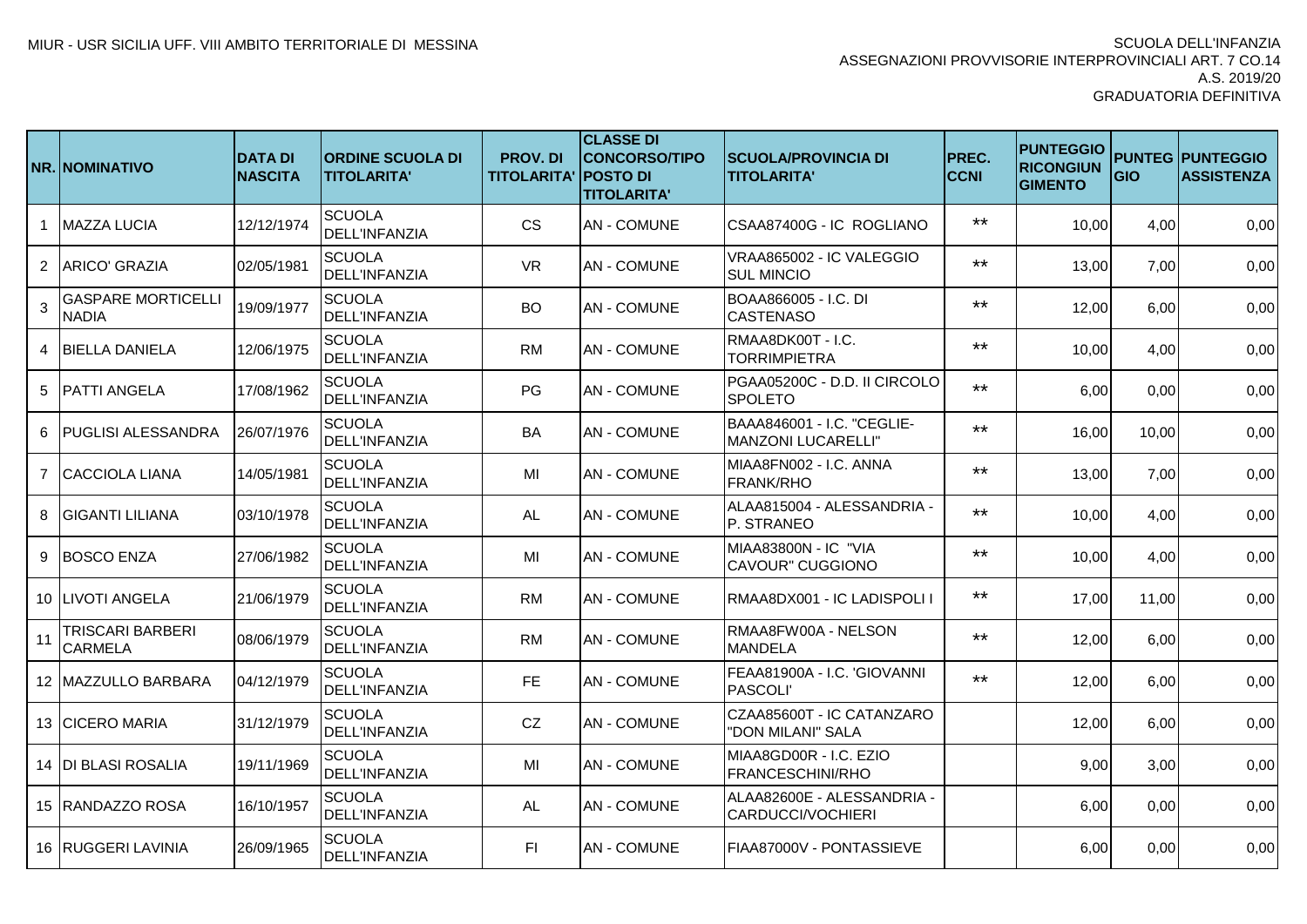|    | NR. INOMINATIVO                        | <b>DATA DI</b><br><b>NASCITA</b> | <b>ORDINE SCUOLA DI</b><br><b>TITOLARITA'</b> | <b>PROV.DI</b><br><b>TITOLARITA' POSTO DI</b> | <b>CLASSE DI</b><br><b>CONCORSO/TIPO</b><br><b>TITOLARITA'</b> | <b>SCUOLA/PROVINCIA DI</b><br><b>TITOLARITA'</b>     | PREC.<br><b>CCNI</b> | <b>PUNTEGGIO</b><br><b>RICONGIUN</b><br><b>GIMENTO</b> | GIO  | <b>PUNTEG PUNTEGGIO</b><br><b>ASSISTENZA</b> |
|----|----------------------------------------|----------------------------------|-----------------------------------------------|-----------------------------------------------|----------------------------------------------------------------|------------------------------------------------------|----------------------|--------------------------------------------------------|------|----------------------------------------------|
|    | 17   PASQUALONI CINZIA                 | 26/10/1967                       | <b>SCUOLA</b><br><b>DELL'INFANZIA</b>         | <b>RM</b>                                     | <b>AN - COMUNE</b>                                             | RMAA8GJ00T - IC BRACCIANO                            |                      | 6,00                                                   | 0,00 | 0,00                                         |
|    | 18 RIOLO ROSINA                        | 26/03/1971                       | <b>SCUOLA</b><br><b>DELL'INFANZIA</b>         | SI                                            | <b>AN - COMUNE</b>                                             | SIAA81100B - IC INSIEME                              |                      | 6,00                                                   | 0,00 | 0,00                                         |
|    | 19 GIAMBO' CARMELA                     | 25/08/1971                       | <b>SCUOLA</b><br><b>DELL'INFANZIA</b>         | <b>LT</b>                                     | <b>AN - COMUNE</b>                                             | LTAA84800N - LEONARDO DA<br>VINCI-RODARI             |                      | 6,00                                                   | 0,00 | 0,00                                         |
|    | 20   PORTOGALLO VENERA                 | 25/07/1976                       | <b>SCUOLA</b><br><b>DELL'INFANZIA</b>         | <b>BS</b>                                     | <b>AN-COMUNE</b>                                               | BSAA826009 - I.C. T.OLIVELLI<br><b>VILLA CARCINA</b> |                      | 6,00                                                   | 0,00 | 0,00                                         |
| 21 | <b>GIAGGERI ROSALIA</b>                | 23/09/1976                       | <b>SCUOLA</b><br><b>DELL'INFANZIA</b>         | IM                                            | <b>AN - COMUNE</b>                                             | IMAA80100R - I.C. DIANO<br><b>MARINA</b>             |                      | 6,00                                                   | 0,00 | 0,00                                         |
| 22 | MANIACI VALENTINA                      | 30/04/1980                       | <b>SCUOLA</b><br><b>DELL'INFANZIA</b>         | <b>RM</b>                                     | <b>AN - COMUNE</b>                                             | RMAA8GR00C - IC PABLO<br><b>NERUDA</b>               |                      | 6,00                                                   | 0,00 | 0,00                                         |
| 23 | <b>SPADARO DANIELA</b>                 | 10/10/1973                       | SCUOLA SECONDARIA DI II<br><b>GRADO</b>       | $\overline{N}$                                | <b>HH-SOSTEGNO</b>                                             | NOIS00300G - "BONFANTINI"                            | $***$                | 9,00                                                   | 3,00 | 0,00                                         |
|    | 24 FOTI EUSTOCHIA                      | 16/07/1974                       | <b>SCUOLA PRIMARIA</b>                        | MI                                            | <b>AN-COMUNE</b>                                               | MIEE8C6029 - VIA PARETO -<br><b>MILANO</b>           | $***$                | 10,00                                                  | 4,00 | 0,00                                         |
|    | 25 FORMICA ADELAIDE                    | 15/10/1979                       | <b>SCUOLA PRIMARIA</b>                        | <b>BO</b>                                     | <b>AN - COMUNE</b>                                             | BOEE84301P - PRIMARIA<br><b>GUGLIELMO MARCONI</b>    | $***$                | 9,00                                                   | 3,00 | 0,00                                         |
|    | <b>26 POLLICINO AGATA</b>              | 19/11/1961                       | <b>SCUOLA PRIMARIA</b>                        | MI                                            | <b>AN - COMUNE</b>                                             | MIEE8FL01L - DUGNANI -<br><b>CORNAREDO</b>           | $***$                | 9,00                                                   | 3,00 | 0,00                                         |
| 27 | <b>PINO CATERINA</b><br><b>SILVANA</b> | 26/03/1968                       | <b>SCUOLA PRIMARIA</b>                        | BA                                            | <b>AN - COMUNE</b>                                             | BAEE812025 - DON L. MILANI -<br>25 C.D.BARI          | $***$                | 9,00                                                   | 3,00 | 0,00                                         |
| 28 | <b>PERRONE MARIA</b><br><b>ROSALIA</b> | 08/04/1969                       | <b>SCUOLA PRIMARIA</b>                        | FI.                                           | <b>AN-COMUNE</b>                                               | <b>FIEE87303P - "DON</b><br>E.BORTOLOTTI"            | $***$                | 9,00                                                   | 3,00 | 0,00                                         |
|    | 29 RIZZO MARIA                         | 15/06/1962                       | <b>SCUOLA PRIMARIA</b>                        | VI                                            | <b>AN-COMUNE</b>                                               | VIEE871017 - IC VICENZA 1 V.<br><b>DA FELTRE</b>     | $***$                | 6,00                                                   | 0,00 | 0,00                                         |
| 30 | <b>COSTANTINO</b><br><b>ELEONORA</b>   | 14/04/1976                       | <b>SCUOLA PRIMARIA</b>                        | MN                                            | <b>AN - COMUNE</b>                                             | MNEE83201D - PEGOGNAGA<br>SCUOLA PRIMARIA            | $***$                | 6,00                                                   | 0,00 | 0,00                                         |
| 31 | <b>TEDESCO ANTONELLA</b>               | 20/05/1966                       | <b>SCUOLA PRIMARIA</b>                        | VA                                            | <b>AN-COMUNE</b>                                               | VAEE87602N - "DE AMICIS" -<br>SCIARE' -              | $***$                | 12,00                                                  | 6,00 | 0,00                                         |
|    | 32 BUCCA CLAUDIA                       | 16/10/1974                       | <b>SCUOLA PRIMARIA</b>                        | FI.                                           | <b>AN-COMUNE</b>                                               | FIEE833027 - "DINO CAMPANA"<br>LE BAGNESE            | $***$                | 12,00                                                  | 6,00 | 0,00                                         |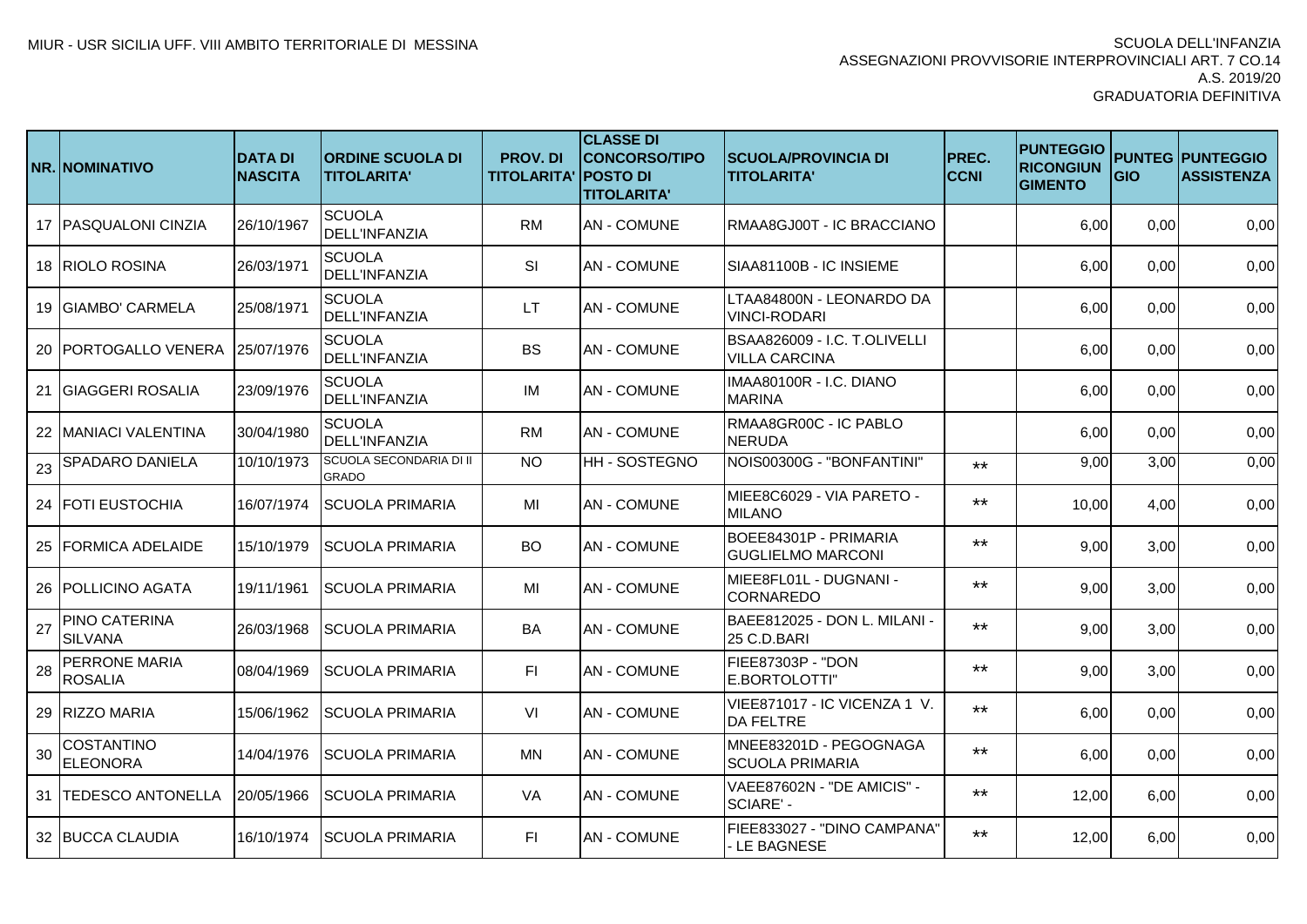|    | <b>NR. NOMINATIVO</b>               | <b>DATA DI</b><br><b>NASCITA</b> | <b>IORDINE SCUOLA DI</b><br><b>TITOLARITA'</b> | <b>PROV.DI</b><br><b>TITOLARITA' POSTO DI</b> | <b>CLASSE DI</b><br><b>CONCORSO/TIPO</b><br><b>TITOLARITA'</b> | <b>SCUOLA/PROVINCIA DI</b><br><b>TITOLARITA'</b>     | PREC.<br><b>CCNI</b> | <b>PUNTEGGIO</b><br><b>RICONGIUN</b><br><b>GIMENTO</b> | GIO  | <b>PUNTEG PUNTEGGIO</b><br><b>ASSISTENZA</b> |
|----|-------------------------------------|----------------------------------|------------------------------------------------|-----------------------------------------------|----------------------------------------------------------------|------------------------------------------------------|----------------------|--------------------------------------------------------|------|----------------------------------------------|
|    | 33 PATANE' FRANCA                   | 12/01/1970                       | <b>SCUOLA PRIMARIA</b>                         | MI                                            | <b>AN - COMUNE</b>                                             | MIEE8AR013 - GARIBALDI -<br><b>CINISELLO BALSAMO</b> | $***$                | 9,00                                                   | 3,00 | 0,00                                         |
| 34 | <b>ALIBRANDI MARIA</b>              | 23/07/1971                       | <b>SCUOLA PRIMARIA</b>                         | <b>MS</b>                                     | <b>AN-COMUNE</b>                                               | MSEE82103C - RONCHI DI<br>MASSA (IC DON MILANI)      | $***$                | 9,00                                                   | 3,00 | 0,00                                         |
|    | 35 RACCUIA ANNA                     | 05/05/1972                       | ISCUOLA PRIMARIA                               | <b>GE</b>                                     | <b>AN-COMUNE</b>                                               | GEEE80701E - S.EL. -<br>G.EMBRIACO -                 | $***$                | 9,00                                                   | 3,00 | 0,00                                         |
|    | 36 URSO GIOVANNA                    | 11/02/1973                       | <b>SCUOLA PRIMARIA</b>                         | LU                                            | AN - COMUNE                                                    | LUEE83402E - "P.G.<br><b>BARSOTTINI"</b>             | $***$                | 9,00                                                   | 3,00 | 0,00                                         |
| 37 | <b>IGRIOLI ANTONELLA</b>            | 23/01/1977                       | <b>SCUOLA PRIMARIA</b>                         | MI                                            | <b>AN - COMUNE</b>                                             | MIEE8CT01X - VITTORIO<br>LOCCHI - MILANO             | $***$                | 9,00                                                   | 3,00 | 0,00                                         |
| 38 | <b>CARDILE GRAZIA</b>               | 30/05/1960                       | <b>SCUOLA PRIMARIA</b>                         | MI                                            | <b>AN-COMUNE</b>                                               | MIEE844017 - "A.MORO" -<br>CANEGRATE                 | $***$                | 6,00                                                   | 0,00 | 0,00                                         |
| 39 | <b>CITTADINO SILVANA</b>            | 14/05/1961                       | <b>SCUOLA PRIMARIA</b>                         | <b>BG</b>                                     | <b>AN-COMUNE</b>                                               | BGEE82201Q - ARCENE                                  | $***$                | 6,00                                                   | 0,00 | 0,00                                         |
| 40 | <b>CALAPRISTI ROSARIA</b>           | 15/05/1963                       | <b>SCUOLA PRIMARIA</b>                         | MI                                            | <b>AN-COMUNE</b>                                               | MIEE8B9015 - E.MOROSINI E<br><b>B.SAVOIA-MILANO</b>  | $***$                | 6,00                                                   | 0,00 | 0,00                                         |
| 41 | <b>ICOSTA CATERINA</b>              | 17/05/1964                       | ISCUOLA PRIMARIA                               | MI                                            | <b>AN - COMUNE</b>                                             | MIEE8AU01E - EUGENIO<br>MONTALE-COLOGNO M. IV        | $***$                | 6,00                                                   | 0,00 | 0,00                                         |
|    | 42 SIINO CARMELA                    | 02/10/1964                       | <b>SCUOLA PRIMARIA</b>                         | VA                                            | <b>AN-COMUNE</b>                                               | VAEE84701L - I. MILITI -<br>SARONNO "MILITI"         | $***$                | 6,00                                                   | 0,00 | 0,00                                         |
| 43 | <b>GENOVESE ENZA</b>                | 05/05/1965                       | <b>SCUOLA PRIMARIA</b>                         | MI                                            | <b>AN-COMUNE</b>                                               | MIEE8EJ01A - V.LE<br>LOMBARDIA - COLOGNO M. II       | $***$                | 6,00                                                   | 0,00 | 0,00                                         |
|    | 44 LONGO MARIA                      | 10/03/1968                       | <b>SCUOLA PRIMARIA</b>                         | PZ                                            | <b>AN-COMUNE</b>                                               | PZEE831011 - PRIMARIA P.<br>LACAVA-CORLETO P.        | $***$                | 6,00                                                   | 0,00 | 0,00                                         |
|    | 45 <b>IBRIGUGLIO JULIA</b>          | 30/07/1969                       | <b>SCUOLA PRIMARIA</b>                         | FL.                                           | <b>AN - COMUNE</b>                                             | FIEE854017 - VILLANI                                 | $***$                | 6,00                                                   | 0,00 | 0,00                                         |
|    | 46 BUEMI CONCETTA                   | 20/07/1971                       | <b>SCUOLA PRIMARIA</b>                         | TV                                            | <b>AN - COMUNE</b>                                             | TVEE832019 - "EUGENIO<br>MONTALE"-S.BIAGIO CAP.      | $***$                | 6,00                                                   | 0,00 | 0,00                                         |
| 47 | <b>MOLONIA TIZIANA</b>              | 05/01/1978                       | <b>SCUOLA PRIMARIA</b>                         | MI                                            | <b>AN - COMUNE</b>                                             | MIEE8EH026 - SC.PRIMARIA-<br>VIA VESPUCCI-COLOGN     | $***$                | 6,00                                                   | 0,00 | 0,00                                         |
|    | 48   PAPA GIUSEPPA SANTA 01/11/1978 |                                  | <b>SCUOLA PRIMARIA</b>                         | MI                                            | <b>AN-COMUNE</b>                                               | MIEE8A0014 - G. PASCOLI-<br>SESTO S. GIOVANNI        | $***$                | 6,00                                                   | 0,00 | 0,00                                         |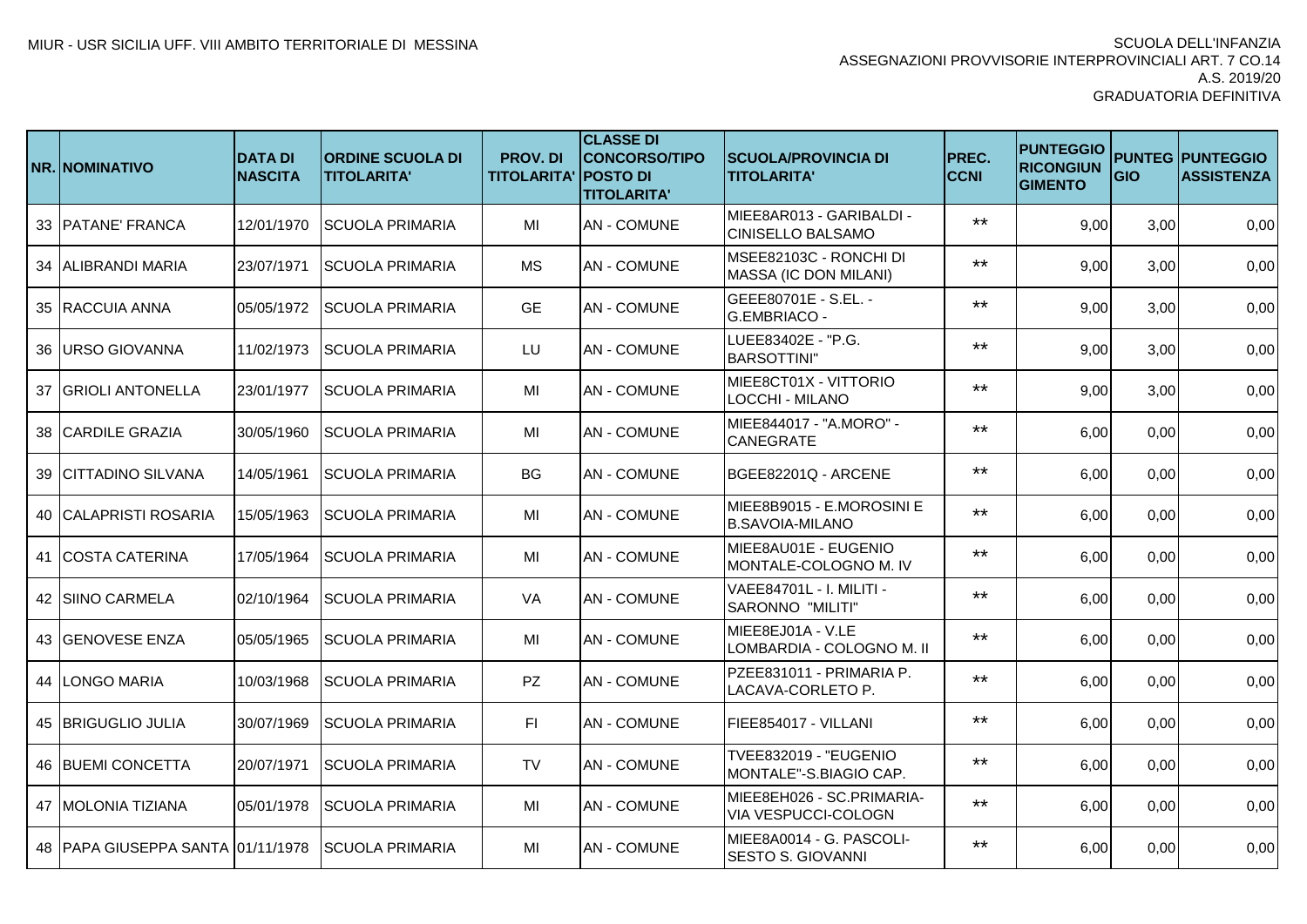|    | <b>NR. NOMINATIVO</b>                  | <b>DATA DI</b><br><b>NASCITA</b> | <b>IORDINE SCUOLA DI</b><br><b>TITOLARITA'</b> | <b>PROV. DI</b><br><b>TITOLARITA' POSTO DI</b> | <b>CLASSE DI</b><br><b>CONCORSO/TIPO</b><br><b>TITOLARITA'</b> | <b>SCUOLA/PROVINCIA DI</b><br><b>TITOLARITA'</b>  | PREC.<br><b>CCNI</b> | <b>PUNTEGGIO</b><br><b>RICONGIUN</b><br><b>GIMENTO</b> | GIO   | <b>PUNTEG PUNTEGGIO</b><br><b>ASSISTENZA</b> |
|----|----------------------------------------|----------------------------------|------------------------------------------------|------------------------------------------------|----------------------------------------------------------------|---------------------------------------------------|----------------------|--------------------------------------------------------|-------|----------------------------------------------|
| 49 | <b>ZODDA AGATA</b>                     | 12/02/1981                       | <b>SCUOLA PRIMARIA</b>                         | PD                                             | <b>AN - COMUNE</b>                                             | PDEE83001G - GOZZI -                              | $***$                | 17,00                                                  | 11,00 | 0,00                                         |
|    |                                        |                                  |                                                |                                                |                                                                | <b>PADOVA</b>                                     |                      |                                                        |       |                                              |
|    | 50 D'AMORE MARIA                       | 12/09/1978                       | <b>SCUOLA PRIMARIA</b>                         | MI                                             | <b>AN-COMUNE</b>                                               | MIEE8AU01E - EUGENIO<br>MONTALE-COLOGNO M. IV     | $***$                | 14,00                                                  | 8,00  | 0,00                                         |
| 51 | <b>GENNARO SANTINA</b>                 | 23/02/1980                       | <b>SCUOLA PRIMARIA</b>                         | <b>RM</b>                                      | <b>AN - COMUNE</b>                                             | RMEE8DD01Q - CERVETERI<br>C.U.                    | $***$                | 14,00                                                  | 8,00  | 0,00                                         |
| 52 | <b>CHIANTIA EMANUELA</b>               | 17/03/1981                       | <b>SCUOLA PRIMARIA</b>                         | <b>TO</b>                                      | <b>AN - COMUNE</b>                                             | TOEE89101R - IC. BORGARO -<br>"DEFASSI"           | $***$                | 14,00                                                  | 8,00  | 0,00                                         |
|    | 53 IMAIO ANTONELLA                     | 23/01/1983                       | <b>SCUOLA PRIMARIA</b>                         | MB                                             | AN - COMUNE                                                    | MBEE8F702T - ANZANI<br>ALESSANDRO - MONZA         | $***$                | 14,00                                                  | 8,00  | 0,00                                         |
| 54 | <b>GIUFFRE' SABINA</b>                 | 01/01/1971                       | <b>SCUOLA PRIMARIA</b>                         | <b>RM</b>                                      | <b>AN-COMUNE</b>                                               | RMEE8CR018 - VIA GUIDO<br><b>CORBELLINI</b>       | $***$                | 13,00                                                  | 7,00  | 0,00                                         |
| 55 | <b>BRIGUGLIO ROSARIA</b>               | 17/03/1976                       | <b>SCUOLA PRIMARIA</b>                         | <b>CR</b>                                      | <b>AN-COMUNE</b>                                               | CREE81001B -<br>CASALBUTTANO CAP.                 | $***$                | 13,00                                                  | 7,00  | 0,00                                         |
| 56 | <b>MARCHETTA</b><br><b>MARIANGELA</b>  | 21/07/1976                       | <b>SCUOLA PRIMARIA</b>                         | <b>RN</b>                                      | <b>AN - COMUNE</b>                                             | RNEE81502P - A. FERRARIN -<br><b>IC IGEA</b>      | $***$                | 13,00                                                  | 7,00  | 0,00                                         |
| 57 | <b>PAVONE CONCETTA</b>                 | 23/11/1976                       | <b>SCUOLA PRIMARIA</b>                         | AT                                             | EH - SOST.<br><b>MINORATI</b>                                  | ATEE81505G - SCUOLA<br>PRIMARIA DI INCISA SC.     | $***$                | 13,00                                                  | 7,00  | 0,00                                         |
| 58 | <b>CAMPO SARETTA</b>                   | 11/06/1977                       | <b>SCUOLA PRIMARIA</b>                         | <b>FE</b>                                      | <b>AN-COMUNE</b>                                               | FEEE824014 - "MARIA<br>MONTESSORI" - PORTOMAGGI   | $***$                | 13,00                                                  | 7,00  | 0,00                                         |
| 59 | <b>SPARACINO</b><br><b>MARIANGELA</b>  | 02/02/1978                       | <b>SCUOLA PRIMARIA</b>                         | <b>RM</b>                                      | <b>AN-COMUNE</b>                                               | RMEE8BP01E - C. NOBILI                            | $***$                | 13,00                                                  | 7,00  | 0,00                                         |
|    | 60 LODATO LUCIA                        | 31/07/1979                       | <b>SCUOLA PRIMARIA</b>                         | <b>BG</b>                                      | <b>AN-COMUNE</b>                                               | BGEE842022 - SCUOLA<br>PRIMARIA CISERANO          | $***$                | 13,00                                                  | 7,00  | 0,00                                         |
| 61 | <b>GALLETTA ORSOLA</b><br><b>MARIA</b> | 28/09/1971                       | <b>SCUOLA PRIMARIA</b>                         | <b>RM</b>                                      | <b>AN - COMUNE</b>                                             | RMEE83601R - I.C."MARCO<br>ULPIO TRAIANO"         | $***$                | 10,00                                                  | 4,00  | 0,00                                         |
|    | 62 CILIBERTI MARIA                     | 01/02/1972                       | <b>SCUOLA PRIMARIA</b>                         | UD                                             | <b>AN-COMUNE</b>                                               | UDEE83101T - I. NIEVO -<br><b>PREMARIACCO</b>     | $***$                | 10,00                                                  | 4,00  | 0,00                                         |
| 63 | <b>SCARCELLA</b><br><b>ANTONELLA</b>   | 15/06/1972                       | <b>SCUOLA PRIMARIA</b>                         | MI                                             | <b>AN-COMUNE</b>                                               | MIEE8F1011 - F.S.CABRINI -<br><b>MILANO</b>       | $***$                | 15,00                                                  | 9,00  | 0,00                                         |
|    | 64 FAMA' ANGELA                        | 20/08/1967                       | <b>SCUOLA PRIMARIA</b>                         | F1                                             | <b>AN-COMUNE</b>                                               | FIEE875018 - CAPOLUOGO-<br><b>DANTE ALIGHIERI</b> | $***$                | 12,00                                                  | 6,00  | 0,00                                         |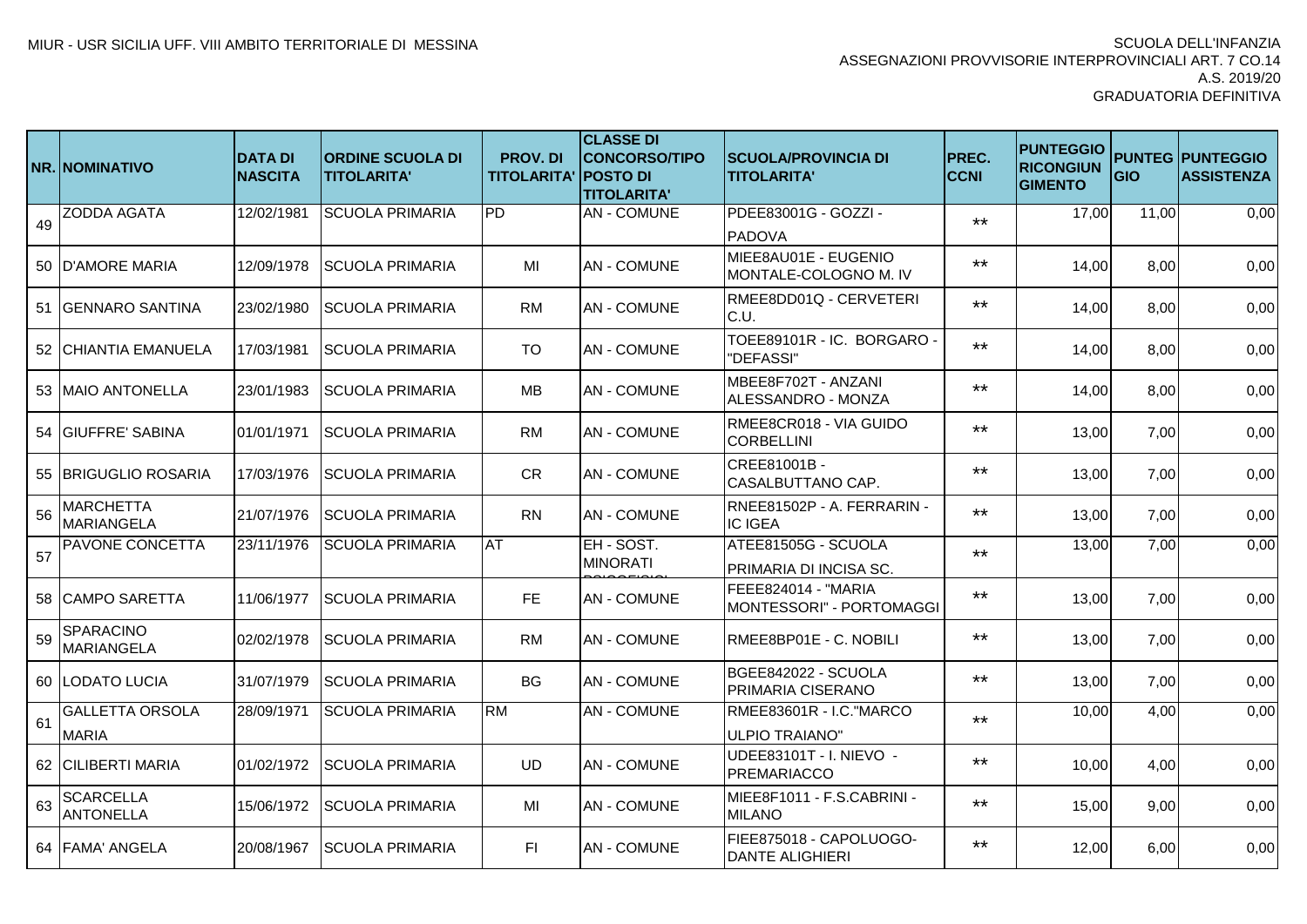|    | <b>NR. INOMINATIVO</b>                        | <b>DATA DI</b><br><b>NASCITA</b> | <b>ORDINE SCUOLA DI</b><br>TITOLARITA' | <b>PROV.DI</b><br><b>TITOLARITA' POSTO DI</b> | <b>CLASSE DI</b><br>CONCORSO/TIPO<br><b>TITOLARITA'</b> | <b>SCUOLA/PROVINCIA DI</b><br><b>TITOLARITA'</b>                   | PREC.<br><b>CCNI</b> | <b>PUNTEGGIO</b><br><b>RICONGIUN</b><br><b>GIMENTO</b> | GIO  | <b>PUNTEG PUNTEGGIO</b><br><b>ASSISTENZA</b> |
|----|-----------------------------------------------|----------------------------------|----------------------------------------|-----------------------------------------------|---------------------------------------------------------|--------------------------------------------------------------------|----------------------|--------------------------------------------------------|------|----------------------------------------------|
| 65 | <b>TRUZZOLINI BARBARA</b>                     | 12/11/1971                       | <b>SCUOLA PRIMARIA</b>                 | <b>RM</b>                                     | <b>AN - COMUNE</b>                                      | RMEE855016 - IC MARCO<br><b>POLO</b>                               | $***$                | 12,00                                                  | 6,00 | 0,00                                         |
|    | 66 AMATO NAZZARENA                            | 29/01/1973                       | <b>SCUOLA PRIMARIA</b>                 | <b>BS</b>                                     | <b>AN - COMUNE</b>                                      | BSEE857017 - SCUOLA<br><b>PRIMARIA GIANNI RODARI</b>               | $***$                | 12,00                                                  | 6,00 | 0,00                                         |
|    | 67 NIBALI ANTONELLA                           | 27/10/1973                       | <b>SCUOLA PRIMARIA</b>                 | MI                                            | <b>AN-COMUNE</b>                                        | MIEE844017 - "A.MORO" -<br><b>CANEGRATE</b>                        | $***$                | 12,00                                                  | 6,00 | 0,00                                         |
| 68 | <b>CASAMIRRA STEFANIA</b><br><b>CATERINA</b>  | 07/02/1974                       | <b>SCUOLA PRIMARIA</b>                 | <b>PO</b>                                     | <b>AN - COMUNE</b>                                      | POEE818025 - PIZZIDIMONTE                                          | $***$                | 12,00                                                  | 6,00 | 0,00                                         |
| 69 | <b>ALFONSO ANGELA</b><br><b>MARIA</b>         | 11/05/1974                       | <b>SCUOLA PRIMARIA</b>                 | <b>SI</b>                                     | <b>AN-COMUNE</b>                                        | SIEE828035 - SANT'ANDREA                                           | $***$                | 12,00                                                  | 6,00 | 0,00                                         |
|    | 70 CURRO' TINDARA                             | 16/03/1975                       | <b>SCUOLA PRIMARIA</b>                 | <b>RA</b>                                     | <b>AN-COMUNE</b>                                        | RAEE82801D - CASTIGLIONE<br><b>DI RAVENNA</b>                      | $***$                | 12,00                                                  | 6,00 | 0,00                                         |
|    | 71 RASI FRANCA                                | 03/08/1976                       | <b>SCUOLA PRIMARIA</b>                 | <b>GR</b>                                     | <b>AN - COMUNE</b>                                      | GREE824021 - ORBETELLO<br><b>NEGHELLI</b>                          | $***$                | 12,00                                                  | 6,00 | 0,00                                         |
| 72 | <b>CALDERONE MANUELA</b><br><b>ESTER GINA</b> | 04/11/1976                       | <b>SCUOLA PRIMARIA</b>                 | <b>TO</b>                                     | <b>AN - COMUNE</b>                                      | TOEE89101R - IC. BORGARO -<br>"DEFASSI"                            | $***$                | 12,00                                                  | 6,00 | 0,00                                         |
|    | 73 CONSONI CETTINA                            | 23/07/1977                       | <b>SCUOLA PRIMARIA</b>                 | <b>MO</b>                                     | <b>AN - COMUNE</b>                                      | MOEE82001X - "PRIMO LEVI"<br><b>CASTELVETRO</b>                    | $***$                | 12,00                                                  | 6,00 | 0,00                                         |
| 74 | <b>TRECCARICHI LARA</b>                       | 02/01/1978                       | <b>SCUOLA PRIMARIA</b>                 | <b>RA</b>                                     | <b>AN - COMUNE</b>                                      | RAEE81901P - GIANNI RODARI                                         | $***$                | 12,00                                                  | 6,00 | 0,00                                         |
|    | 75 BONTEMPO SUSANNA                           | 10/05/1978                       | <b>SCUOLA PRIMARIA</b>                 | PG                                            | ZJ - CORSI DI ISTR.<br><b>PER ADULTI</b>                | PGCT703007 - DIREZIONE<br><b>DIDATTICA "DOMENICO</b><br>TITTARFIII | $***$                | 12,00                                                  | 6,00 | 0,00                                         |
|    | 76 MESSINA CARMELA                            | 22/12/1978                       | <b>SCUOLA PRIMARIA</b>                 | <b>PD</b>                                     | <b>AN - COMUNE</b>                                      | PDEE870012 - "FALCONE-<br><b>BORSELLINO" CODEVIGO</b>              | $***$                | 12,00                                                  | 6,00 | 0,00                                         |
|    | 77 ISACCA' MARINA                             | 06/03/1979                       | <b>SCUOLA PRIMARIA</b>                 | AL                                            | <b>AN - COMUNE</b>                                      | ALEE81901N - CASTELNUOVO<br>SCRIVIA"M.BANDELLO"                    | $***$                | 12,00                                                  | 6,00 | 0,00                                         |
| 78 | <b>CENCIARELLI</b><br><b>CATERINA</b>         | 10/12/1979                       | <b>SCUOLA PRIMARIA</b>                 | MI                                            | <b>AN - COMUNE</b>                                      | MIEE8AP01B - PIAZZA COSTA-<br><b>CINISELLO BALSAMO</b>             | $***$                | 12,00                                                  | 6,00 | 0,00                                         |
|    | 79 IMAIORCA ROSA                              | 12/12/1979                       | SCUOLA PRIMARIA                        | RM.                                           | <b>AN-COMUNE</b>                                        | IRMEE8GY01V - MAGLIANA                                             | $***$                | 12,00                                                  | 6,00 | 0,00                                         |
|    | 80 FACIANO FRANCESCA                          | 01/08/1980                       | <b>SCUOLA PRIMARIA</b>                 | <b>RM</b>                                     | <b>AN-COMUNE</b>                                        | RMEE834015 - MARINI                                                | $***$                | 12,00                                                  | 6,00 | 0,00                                         |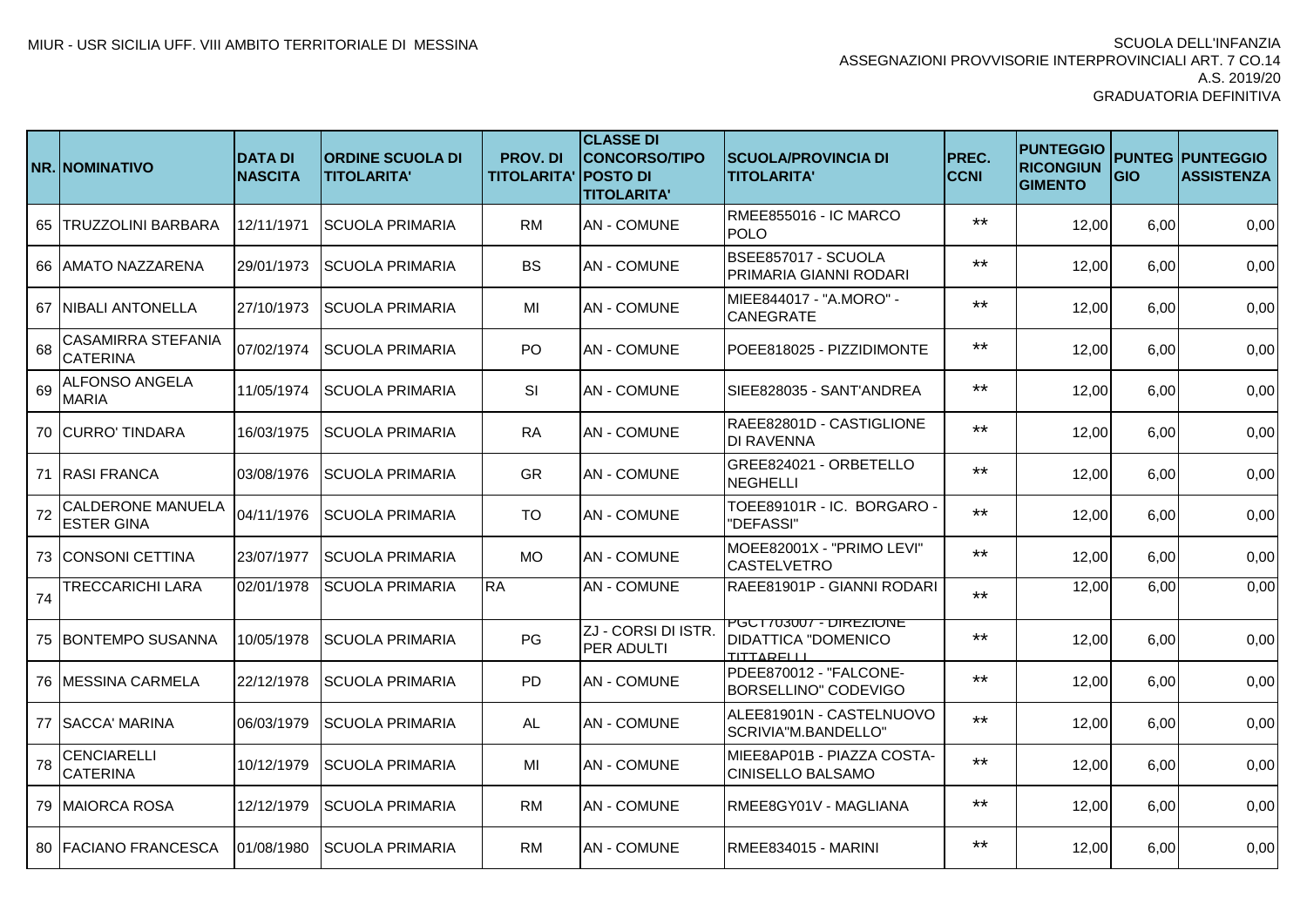|    | <b>NR. NOMINATIVO</b>                   | <b>DATA DI</b><br><b>NASCITA</b> | <b>ORDINE SCUOLA DI</b><br><b>TITOLARITA'</b> | <b>PROV. DI</b><br><b>TITOLARITA' POSTO DI</b> | <b>CLASSE DI</b><br><b>CONCORSO/TIPO</b><br><b>TITOLARITA'</b> | <b>SCUOLA/PROVINCIA DI</b><br><b>TITOLARITA'</b>    | PREC.<br><b>CCNI</b> | <b>IPUNTEGGIO</b><br><b>RICONGIUN</b><br><b>GIMENTO</b> | GIO  | <b>PUNTEG PUNTEGGIO</b><br><b>ASSISTENZA</b> |
|----|-----------------------------------------|----------------------------------|-----------------------------------------------|------------------------------------------------|----------------------------------------------------------------|-----------------------------------------------------|----------------------|---------------------------------------------------------|------|----------------------------------------------|
| 81 | <b>CRO LAURA</b>                        | 11/07/1969                       | <b>SCUOLA PRIMARIA</b>                        | MI                                             | <b>AN-COMUNE</b>                                               | MIEE8DF01V - SANDRO<br><b>PERTINI</b>               | $***$                | 9,00                                                    | 3,00 | 0,00                                         |
| 82 | <b>BEVACQUA NELLA</b><br><b>NATALIA</b> | 25/12/1971                       | <b>SCUOLA PRIMARIA</b>                        | MI                                             | <b>AN-COMUNE</b>                                               | MIEE8EJ01A - V.LE<br>LOMBARDIA - COLOGNO M. II      | $***$                | 9,00                                                    | 3,00 | 0,00                                         |
|    | 83 AMODEO NUNZIATINA                    | 29/01/1972                       | <b>SCUOLA PRIMARIA</b>                        | BG                                             | <b>AN - COMUNE</b>                                             | BGEE883028 - PRIMARIA<br><b>TRESCORE BALNEARIO</b>  | $***$                | 9,00                                                    | 3,00 | 0,00                                         |
| 84 | <b>ICINCOTTA TIZIANA</b>                | 12/11/1974                       | <b>SCUOLA PRIMARIA</b>                        | CO                                             | <b>AN-COMUNE</b>                                               | COEE854034 - VILLAGUARDIA<br><b>CIVELLO</b>         | $***$                | 9,00                                                    | 3,00 | 0,00                                         |
|    | <b>ISANFILIPPO MONI</b>                 | 27/06/1975                       | <b>SCUOLA PRIMARIA</b>                        | RM                                             | <b>AN-COMUNE</b>                                               | RMEE8DN01G - LIDO DEL<br>FARO                       | $***$                | 9,00                                                    | 3,00 | 0,00                                         |
| 86 | <b>MANDANICI CARMEN</b>                 | 16/12/1976                       | <b>SCUOLA PRIMARIA</b>                        | <b>TN</b>                                      | <b>AN-COMUNE</b>                                               | TNEE85801C - TRENTO<br>"BEATO S.BELLESINI"          | $***$                | 9,00                                                    | 3,00 | 0,00                                         |
| 87 | <b>PRINCIOTTA MARIANNA 29/08/1977</b>   |                                  | <b>SCUOLA PRIMARIA</b>                        | <b>RM</b>                                      | <b>AN-COMUNE</b>                                               | RMEE85202Q - AURELIO POZZI                          | $***$                | 9,00                                                    | 3,00 | 0,00                                         |
| 88 | <b>LENTINI PAOLA</b>                    | 18/01/1981                       | <b>SCUOLA PRIMARIA</b>                        | <b>RM</b>                                      | EH - SUST.<br><b>MINORATI</b><br><b>PSICOFISICI</b>            | RMEE897018 - GUIDONIA - VIA<br><b>MARCO AURELIO</b> | $***$                | 9,00                                                    | 3,00 | 0,00                                         |
| 89 | <b>FAZIO CINZIA</b>                     | 12/08/1979                       | <b>SCUOLA PRIMARIA</b>                        | <b>BO</b>                                      | <b>AN-COMUNE</b>                                               | BOEE87701T - DE AMICIS                              | $***$                | 12,00                                                   | 6,00 | 0,00                                         |
| 90 | <b>PICCOLO MARINELLA</b>                | 23/12/1970                       | <b>SCUOLA PRIMARIA</b>                        | <b>BL</b>                                      | <b>AN-COMUNE</b>                                               | BLEE82101E - "BAMBINI DEL<br>VAJONT" LONGARONE      | $***$                | 9,00                                                    | 3,00 | 0,00                                         |
|    | 91 MOLINO ROSARIA                       | 02/02/1964                       | <b>SCUOLA PRIMARIA</b>                        | AR                                             | <b>AN-COMUNE</b>                                               | AREE82004B - "G. MAZZINI"                           | $***$                | 6,00                                                    | 0,00 | 0,00                                         |
|    | 92 PANARELLO MARIA                      | 12/09/1964                       | <b>SCUOLA PRIMARIA</b>                        | <b>RM</b>                                      | <b>AN-COMUNE</b>                                               | RMEE8FJ01D - FIUME GIALLO                           | $***$                | 6,00                                                    | 0,00 | 0,00                                         |
| 93 | <b>DE LUCA GAGLIO</b><br><b>ROSANNA</b> | 30/03/1970                       | <b>SCUOLA PRIMARIA</b>                        | MI                                             | <b>AN-COMUNE</b>                                               | MIEE8DS01G - CARLO ZIMA E<br><b>ANITA GARIBALDI</b> | $***$                | 6,00                                                    | 0,00 | 0,00                                         |
| 94 | <b>ISERGI ROSALBA</b>                   | 25/05/1968                       | <b>SCUOLA PRIMARIA</b>                        | <b>PV</b>                                      | <b>AN-COMUNE</b>                                               | PVEE82901V - CARDUCCI                               |                      | 12,00                                                   | 6,00 | 0,00                                         |
| 95 | <b>DELL'ERBA ORNELLA</b>                | 20/03/1971                       | <b>SCUOLA PRIMARIA</b>                        | RM                                             | <b>AN-COMUNE</b>                                               | RMEE8DN01G - LIDO DEL<br><b>FARO</b>                |                      | 12,00                                                   | 6,00 | 0,00                                         |
|    | 96 SERGI ANNA                           | 07/05/1971                       | <b>SCUOLA PRIMARIA</b>                        | PO                                             | <b>AN-COMUNE</b>                                               | POEE819032 - IVANA<br><b>MARCOCCI</b>               |                      | 12,00                                                   | 6,00 | 0,00                                         |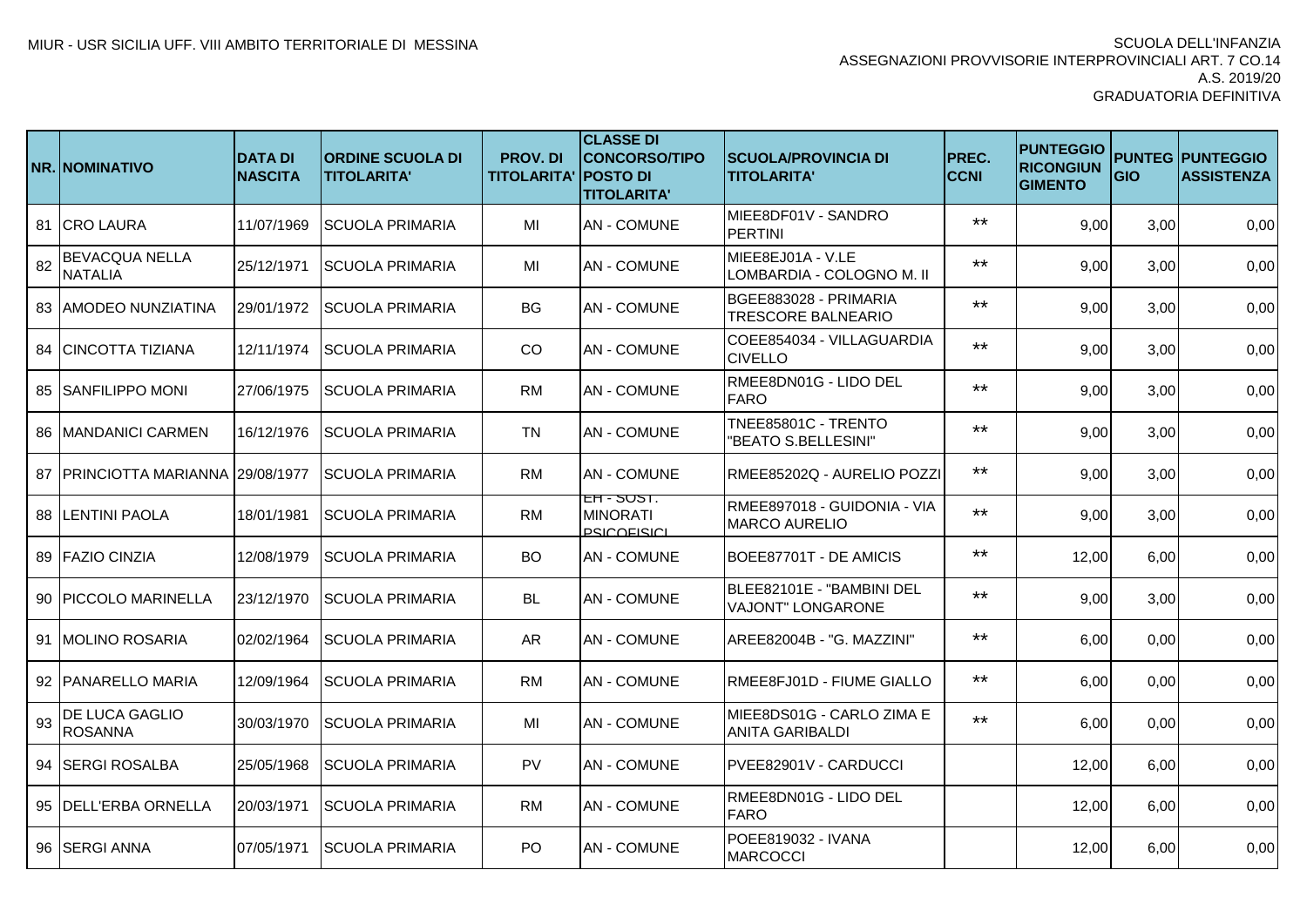|     | <b>NR.INOMINATIVO</b>                   | <b>DATA DI</b><br><b>NASCITA</b> | <b>ORDINE SCUOLA DI</b><br><b>TITOLARITA'</b> | <b>PROV.DI</b><br><b>TITOLARITA' POSTO DI</b> | <b>CLASSE DI</b><br><b>CONCORSO/TIPO</b><br><b>TITOLARITA'</b> | <b>SCUOLA/PROVINCIA DI</b><br><b>TITOLARITA'</b> | PREC.<br><b>CCNI</b> | <b>PUNTEGGIO</b><br><b>RICONGIUN</b><br><b>GIMENTO</b> | GIO  | <b>PUNTEG PUNTEGGIO</b><br><b>ASSISTENZA</b> |
|-----|-----------------------------------------|----------------------------------|-----------------------------------------------|-----------------------------------------------|----------------------------------------------------------------|--------------------------------------------------|----------------------|--------------------------------------------------------|------|----------------------------------------------|
|     | 97 IMICALI CONCETTA                     | 30/09/1974                       | <b>SCUOLA PRIMARIA</b>                        | PG                                            | <b>AN - COMUNE</b>                                             | PGEE86601G - XX GIUGNO                           |                      | 12,00                                                  | 6,00 | 0,00                                         |
| 98  | <b>D'ANGELO FRENI</b><br>ORNELLA        | 13/01/1978                       | <b>SCUOLA PRIMARIA</b>                        | <b>CS</b>                                     | EH - ১৩১।.<br><b>MINORATI</b><br><b>PSICOFISICI</b>            | CSEE8AU027 - PRAIA A MARE<br>IC                  |                      | 12,00                                                  | 6,00 | 0,00                                         |
|     | 99 FORESTI DOMENICA                     | 12/12/1963                       | <b>SCUOLA PRIMARIA</b>                        | <b>RM</b>                                     | <b>AN - COMUNE</b>                                             | RMEE8CZ029 - MALAFEDE                            |                      | 9,00                                                   | 3,00 | 0,00                                         |
|     | 100 MARGARECI CRISTINA                  | 13/05/1968                       | <b>SCUOLA PRIMARIA</b>                        | <b>BL</b>                                     | <b>AN - COMUNE</b>                                             | <b>BLEE809054 - "DANTE</b><br>ALIGHIERI" - MEL   |                      | 9,00                                                   | 3,00 | 0,00                                         |
|     | 101 SILVESTRO NATALA                    | 08/01/1970                       | <b>SCUOLA PRIMARIA</b>                        | <b>RM</b>                                     | <b>AN - COMUNE</b>                                             | RMEE8GU01G - M.G.AMICI E<br><b>F.DI MEGLIO</b>   |                      | 9,00                                                   | 3,00 | 0,00                                         |
|     | 102 MAZZAPICA GIUSEPPA                  | 18/09/1970                       | <b>SCUOLA PRIMARIA</b>                        | <b>RM</b>                                     | <b>AN - COMUNE</b>                                             | RMEE86501R - I. DELLA<br><b>GIOVANNA</b>         |                      | 9,00                                                   | 3,00 | 0,00                                         |
|     | 103 PANARELLO GIOVANNA 25/10/1970       |                                  | <b>SCUOLA PRIMARIA</b>                        | <b>RM</b>                                     | <b>AN-COMUNE</b>                                               | RMEE8FJ01D - FIUME GIALLO                        |                      | 9,00                                                   | 3,00 | 0,00                                         |
|     | 104 SCAFFIDI MIMMA                      | 24/12/1970                       | <b>SCUOLA PRIMARIA</b>                        | MI                                            | <b>AN - COMUNE</b>                                             | MIEE8DF01V - SANDRO<br><b>PERTINI</b>            |                      | 9,00                                                   | 3,00 | 0,00                                         |
| 105 | GALATI RANDO SANTA<br><b>GRAZIA</b>     | 21/06/1972                       | <b>SCUOLA PRIMARIA</b>                        | MI                                            | AN - COMUNE                                                    | MIEE80901X - ANTONINI<br>AGGR. SMS HEINE-MILANO  |                      | 9,00                                                   | 3,00 | 0,00                                         |
|     | 106 RUGGIANO VIVIANA                    | 04/01/1973                       | <b>SCUOLA PRIMARIA</b>                        | <b>RA</b>                                     | <b>AN - COMUNE</b>                                             | RAEE81901P - GIANNI RODARI                       |                      | 9,00                                                   | 3,00 | 0,00                                         |
|     | 107 TOMASELLI MARIA                     | 21/05/1974                       | <b>SCUOLA PRIMARIA</b>                        | <b>BO</b>                                     | <b>AN-COMUNE</b>                                               | BOEE82801L - BRUNO CIARI<br><b>CAPOLUOGO</b>     |                      | 9,00                                                   | 3,00 | 0,00                                         |
| 108 | <b>PARATORE</b><br><b>ROSANGELA</b>     | 27/09/1975                       | <b>SCUOLA PRIMARIA</b>                        | RM                                            | <b>AN - COMUNE</b>                                             | RMEE841018 - VIALE RUSPOLI<br>80                 |                      | 9,00                                                   | 3,00 | 0,00                                         |
|     | 109 GUIDARA MARIA ROSA                  | 25/08/1978                       | <b>SCUOLA PRIMARIA</b>                        | <b>RM</b>                                     | EH - SUST.<br><b>MINORATI</b><br><b>PSICOFISICI</b>            | RMEE8DC01X - SETTEVENE<br><b>PALO</b>            |                      | 9,00                                                   | 3,00 | 0,00                                         |
| 110 | <b>MARICCHIOLO</b><br><b>ELISABETTA</b> | 30/10/1956                       | <b>SCUOLA PRIMARIA</b>                        | BA                                            | <b>AN - COMUNE</b>                                             | BAEE846017 - VIA DI VENERE -<br>16 C.D.BARI      |                      | 6,00                                                   | 0,00 | 0,00                                         |
| 111 | GUGLIANDOLO<br><b>ANTONINA</b>          | 12/08/1957                       | <b>SCUOLA PRIMARIA</b>                        | MN                                            | <b>AN - COMUNE</b>                                             | MNEE80202P - SCUOLA<br>PRIMARIA CERESARA         |                      | 6,00                                                   | 0,00 | 0,00                                         |
|     | 112 MANGANO GIUSEPPINA 03/03/1960       |                                  | <b>SCUOLA PRIMARIA</b>                        | <b>TO</b>                                     | AN - COMUNE                                                    | TOEE00401T - GIUSEPPE<br><b>ALLIEVO</b>          |                      | 6,00                                                   | 0,00 | 0,00                                         |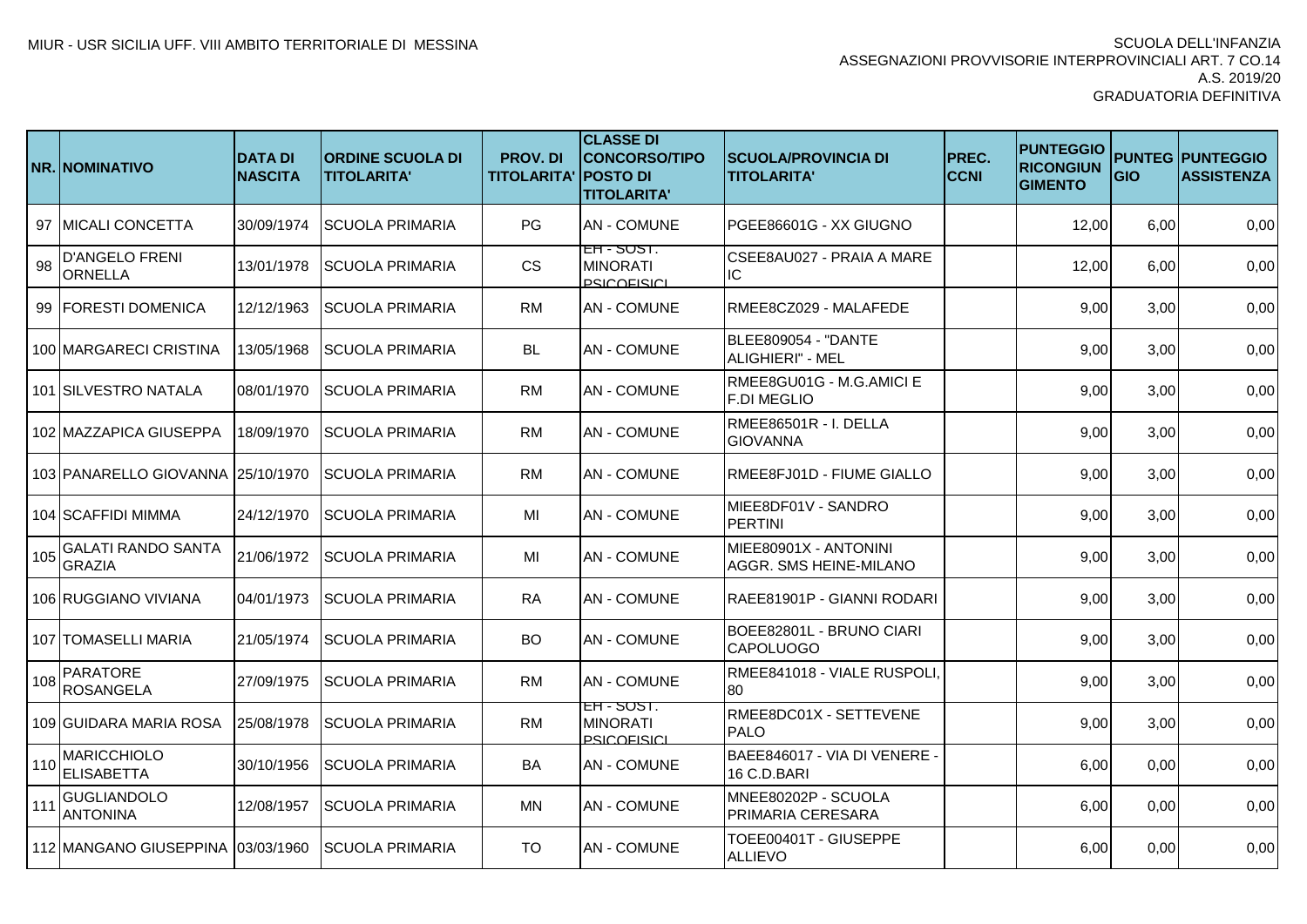|     | <b>NR.INOMINATIVO</b>                      | <b>DATA DI</b><br><b>NASCITA</b> | <b>ORDINE SCUOLA DI</b><br><b>TITOLARITA'</b> | <b>PROV.DI</b><br><b>TITOLARITA' POSTO DI</b> | <b>CLASSE DI</b><br><b>CONCORSO/TIPO</b><br><b>TITOLARITA'</b> | <b>SCUOLA/PROVINCIA DI</b><br><b>TITOLARITA'</b>      | PREC.<br><b>CCNI</b> | <b>PUNTEGGIO</b><br><b>RICONGIUN</b><br><b>GIMENTO</b> | GIO  | <b>PUNTEG PUNTEGGIO</b><br><b>ASSISTENZA</b> |
|-----|--------------------------------------------|----------------------------------|-----------------------------------------------|-----------------------------------------------|----------------------------------------------------------------|-------------------------------------------------------|----------------------|--------------------------------------------------------|------|----------------------------------------------|
| 113 | <b>BRIGUGLIO PAOLA</b><br><b>CARMELA</b>   | 30/03/1960                       | <b>SCUOLA PRIMARIA</b>                        | <b>TO</b>                                     | <b>AN - COMUNE</b>                                             | TOEE00401T - GIUSEPPE<br><b>ALLIEVO</b>               |                      | 6,00                                                   | 0,00 | 0,00                                         |
|     | 114 FINOCCHIARO MARIA                      | 03/06/1961                       | <b>SCUOLA PRIMARIA</b>                        | <b>RM</b>                                     | <b>AN-COMUNE</b>                                               | RMEE8F2019 - L. PIRANDELLO                            |                      | 6,00                                                   | 0,00 | 0,00                                         |
|     | 115 SCARFI' FRANCESCA                      | 09/09/1961                       | <b>SCUOLA PRIMARIA</b>                        | TA                                            | <b>AN-COMUNE</b>                                               | TAEE83901R - XXV LUGLIO                               |                      | 6,00                                                   | 0,00 | 0,00                                         |
|     | 116 ISAUTA LETIZIA                         | 23/07/1962                       | <b>SCUOLA PRIMARIA</b>                        | PC                                            | <b>AN - COMUNE</b>                                             | PCEE00201T - GIULIO<br><b>ALBERONI</b>                |                      | 6,00                                                   | 0,00 | 0,00                                         |
|     | 117 TRIFIRO' CONCETTA                      | 30/08/1963                       | SCUOLA PRIMARIA                               | <b>BA</b>                                     | <b>AN-COMUNE</b>                                               | BAEE84501B - "DON MARIO<br><b>DALESIO"</b>            |                      | 6,00                                                   | 0,00 | 0,00                                         |
|     | 118 NIBALI ANNA MARIA                      | 17/10/1963                       | <b>SCUOLA PRIMARIA</b>                        | MI                                            | <b>AN-COMUNE</b>                                               | MIEE8ES016 - SCUOLA<br><b>ELEMENTARE BRAMANTE</b>     |                      | 6,00                                                   | 0,00 | 0,00                                         |
|     | 119 FARERI SANTO                           | 18/02/1964                       | <b>SCUOLA PRIMARIA</b>                        | AT                                            | <b>AN-COMUNE</b>                                               | ATEE81505G - SCUOLA<br>PRIMARIA DI INCISA SC.         |                      | 6,00                                                   | 0,00 | 0,00                                         |
| 120 | <b>MOBILIA FRANCESCA</b><br><b>PAOLA</b>   | 31/07/1964                       | <b>SCUOLA PRIMARIA</b>                        | <b>MB</b>                                     | <b>AN - COMUNE</b>                                             | MBEE8DM01C - "G. MARCONI"                             |                      | 6,00                                                   | 0,00 | 0,00                                         |
|     | 121 PALELLA MARIA LUISA                    | 04/07/1965                       | <b>SCUOLA PRIMARIA</b>                        | VA                                            | <b>AN - COMUNE</b>                                             | VAEE86901D - 4 NOVEMBRE -<br><b>VARESE-SAN FERMO-</b> |                      | 6,00                                                   | 0,00 | 0,00                                         |
|     | 122 BUCALO FORTUNATA                       | 04/02/1966                       | <b>SCUOLA PRIMARIA</b>                        | BO.                                           | <b>AN-COMUNE</b>                                               | BOEE859018 - SERRAZANETTI<br><b>CAPOLUOGO</b>         |                      | 6,00                                                   | 0,00 | 0,00                                         |
| 123 | <b>LEMBO MARIA</b><br><b>ANTONIETTA</b>    | 18/06/1966                       | <b>SCUOLA PRIMARIA</b>                        | RM                                            | <b>AN-COMUNE</b>                                               | RMEE8G1014 - CARLO<br>EVANGELISTI                     |                      | 6,00                                                   | 0,00 | 0,00                                         |
| 124 | <b>CONTI CANALARO</b><br><b>CONCETTINA</b> | 30/10/1966                       | <b>SCUOLA PRIMARIA</b>                        | <b>RE</b>                                     | <b>AN-COMUNE</b>                                               | REEE84601D - BERGONZI A.                              |                      | 6,00                                                   | 0,00 | 0,00                                         |
|     | 125 SCIONTI GIUSEPPINA                     | 09/12/1966                       | <b>SCUOLA PRIMARIA</b>                        | MI                                            | <b>AN - COMUNE</b>                                             | MIEE8GF01P - PAPA GIOVANNI<br>XXIII - BRESSO II       |                      | 6,00                                                   | 0,00 | 0,00                                         |
|     | 126 DE SALVO GIOVANNA                      | 07/03/1967                       | <b>SCUOLA PRIMARIA</b>                        | <b>PV</b>                                     | <b>AN-COMUNE</b>                                               | PVEE801013 - CHIGNOLO PO                              |                      | 6,00                                                   | 0,00 | 0,00                                         |
|     | 127 SOTTILE ROSARIA                        | 17/05/1967                       | <b>SCUOLA PRIMARIA</b>                        | <b>RM</b>                                     | <b>AN - COMUNE</b>                                             | RMEE8F2019 - L. PIRANDELLO                            |                      | 6,00                                                   | 0,00 | 0,00                                         |
| 128 | SOFIA MORABITO<br><b>SEBASTIANA</b>        | 26/06/1967                       | <b>SCUOLA PRIMARIA</b>                        | FL.                                           | <b>AN - COMUNE</b>                                             | FIEE84901Q - GIOTTO                                   |                      | 6,00                                                   | 0,00 | 0,00                                         |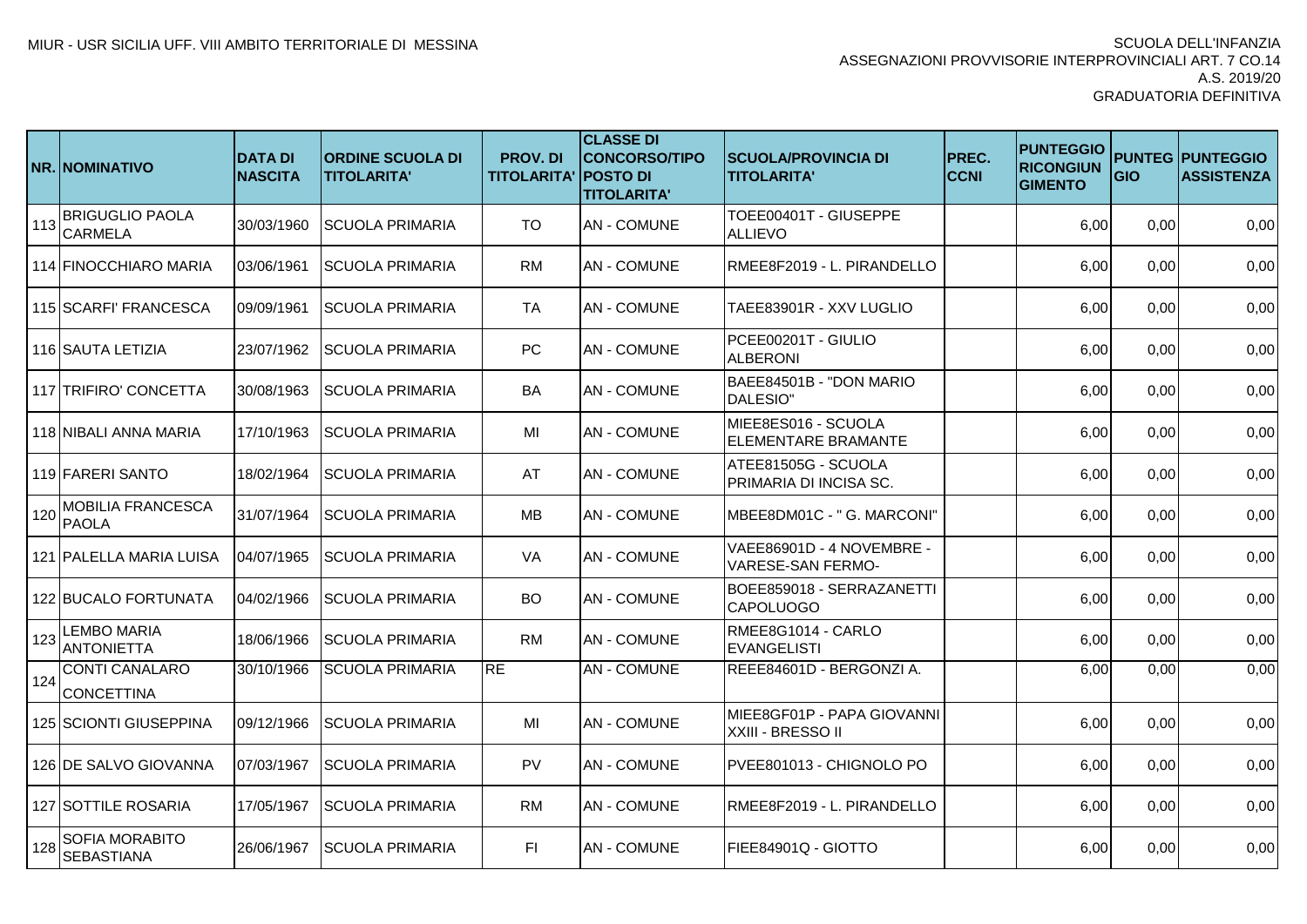|     | NR. NOMINATIVO                                  | <b>DATA DI</b><br><b>NASCITA</b> | <b>ORDINE SCUOLA DI</b><br><b>TITOLARITA'</b> | <b>PROV.DI</b><br><b>TITOLARITA' POSTO DI</b> | <b>CLASSE DI</b><br><b>CONCORSO/TIPO</b><br><b>TITOLARITA'</b> | <b>SCUOLA/PROVINCIA DI</b><br><b>TITOLARITA'</b>      | PREC.<br><b>CCNI</b> | <b>PUNTEGGIO</b><br><b>RICONGIUN</b><br><b>GIMENTO</b> | GIO  | <b>PUNTEG PUNTEGGIO</b><br><b>ASSISTENZA</b> |
|-----|-------------------------------------------------|----------------------------------|-----------------------------------------------|-----------------------------------------------|----------------------------------------------------------------|-------------------------------------------------------|----------------------|--------------------------------------------------------|------|----------------------------------------------|
|     | 129 SACCA' LETTERIA                             | 14/02/1968                       | <b>SCUOLA PRIMARIA</b>                        | SI                                            | <b>AN - COMUNE</b>                                             | SIEE815011 - EDMONDO DE<br><b>AMICIS - ABBADIA SS</b> |                      | 6,00                                                   | 0,00 | 0,00                                         |
|     | 130 ARENA AGATA                                 | 28/04/1968                       | <b>SCUOLA PRIMARIA</b>                        | <b>RG</b>                                     | <b>AN - COMUNE</b>                                             | RGEE832016 - ACATE<br><b>CENTRALE</b>                 |                      | 6,00                                                   | 0,00 | 0,00                                         |
| 131 | <b>SCARFI FLAVIA</b><br><b>ANTONELLA</b>        | 31/10/1968                       | <b>SCUOLA PRIMARIA</b>                        | $\Box$                                        | <b>AN - COMUNE</b>                                             | LIEE81702A - "NAZARIO<br>SAURO"                       |                      | 6,00                                                   | 0,00 | 0,00                                         |
| 132 | <b>CASDIA FORTUNATA</b><br><b>SANTINA MARIA</b> | 02/02/1969                       | <b>SCUOLA PRIMARIA</b>                        | <b>RM</b>                                     | <b>AN - COMUNE</b>                                             | RMEE8DX017 - GIOVANNI<br><b>FALCONE</b>               |                      | 6,00                                                   | 0,00 | 0,00                                         |
| 133 | CATANZARO MARIA<br><b>BETTINA</b>               | 09/08/1969                       | <b>SCUOLA PRIMARIA</b>                        | <b>VA</b>                                     | <b>AN - COMUNE</b>                                             | VAEE828017 - P.V. RUSCONI -<br><b>CARAVATE</b>        |                      | 6,00                                                   | 0,00 | 0,00                                         |
|     | 134 GALA MARIA GRAZIA                           | 27/08/1969                       | <b>SCUOLA PRIMARIA</b>                        | <b>BS</b>                                     | EH - SUST.<br><b>MINORATI</b><br>PSICOFISICI                   | BSEE89201E - SCUOLA<br>PRIMARIA DI TRAVAGLIATO        |                      | 6,00                                                   | 0,00 | 0,00                                         |
| 135 | <b>TRISCARI SIGNORINA</b>                       | 14/04/1970                       | <b>SCUOLA PRIMARIA</b>                        | $\overline{\mathsf{S}}$                       | <b>AN - COMUNE</b>                                             | SIEE81701L - FEDERIGO TOZZI                           |                      | 6,00                                                   | 0,00 | 0,00                                         |
|     | 136 BARNA MARIA GRAZIA                          | 26/04/1970                       | <b>SCUOLA PRIMARIA</b>                        | <b>RM</b>                                     | <b>AN - COMUNE</b>                                             | RMEE805015 - QUATTRO<br><b>NOVEMBRE</b>               |                      | 6,00                                                   | 0,00 | 0,00                                         |
|     | 137 FRASSICA MARIA                              | 10/05/1970                       | <b>SCUOLA PRIMARIA</b>                        | <b>CN</b>                                     | <b>AN - COMUNE</b>                                             | CNEE841017 - CHIUSA DI<br>PESIO - CAPOLUOGO           |                      | 6,00                                                   | 0,00 | 0,00                                         |
|     | 138 CORBINO GRAZIELLA                           | 10/06/1970                       | <b>SCUOLA PRIMARIA</b>                        | MI                                            | <b>AN - COMUNE</b>                                             | MIEE8AG01V - VIA VAL<br><b>LAGARINA - MILANO</b>      |                      | 6,00                                                   | 0,00 | 0,00                                         |
|     | 139 FAUDALE GIUSEPPINA                          | 13/06/1971                       | <b>SCUOLA PRIMARIA</b>                        | <b>CT</b>                                     | <b>AN - COMUNE</b>                                             | CTEE8A6011 - SANTE<br><b>GIUFFRIDA</b>                |                      | 6,00                                                   | 0,00 | 0,00                                         |
| 140 | ZIINO COLANINO<br><b>ANTONINO</b>               | 19/06/1971                       | <b>SCUOLA PRIMARIA</b>                        | MI                                            | <b>AN - COMUNE</b>                                             | MIEE85101A - D.ALIGHIERI -<br><b>RESCALDINA</b>       |                      | 6,00                                                   | 0,00 | 0,00                                         |
| 141 | <b>CENTORRINO ANGELA</b><br><b>RITA</b>         | 09/11/1974                       | <b>SCUOLA PRIMARIA</b>                        | <b>MB</b>                                     | <b>AN - COMUNE</b>                                             | MBEE8GA01C - F.LLI CERVI                              |                      | 6,00                                                   | 0,00 | 0,00                                         |
|     | 142 ACCETTA MARIANNA                            | 20/12/1974                       | <b>SCUOLA PRIMARIA</b>                        | MI                                            | <b>AN - COMUNE</b>                                             | MIEE8C501C - S. GIUSEPPE<br>CALASANZIO-MILANO         |                      | 6,00                                                   | 0,00 | 0,00                                         |
|     | 143 BRUNO CONCETTA                              | 20/01/1975                       | <b>SCUOLA PRIMARIA</b>                        | MI                                            | <b>AN - COMUNE</b>                                             | MIEE8EN02P - XXV APRILE -<br><b>CORMANO</b>           |                      | 6,00                                                   | 0,00 | 0,00                                         |
| 144 | RAPPAZZO AURELIA<br><b>ROSALIA</b>              | 07/01/1976                       | <b>SCUOLA PRIMARIA</b>                        | <b>RC</b>                                     | EH - SUST.<br><b>MINORATI</b><br><b>PSICOFISICI</b>            | RCEE80409E - GALLICO<br><b>MARINA</b>                 |                      | 6,00                                                   | 0,00 | 0,00                                         |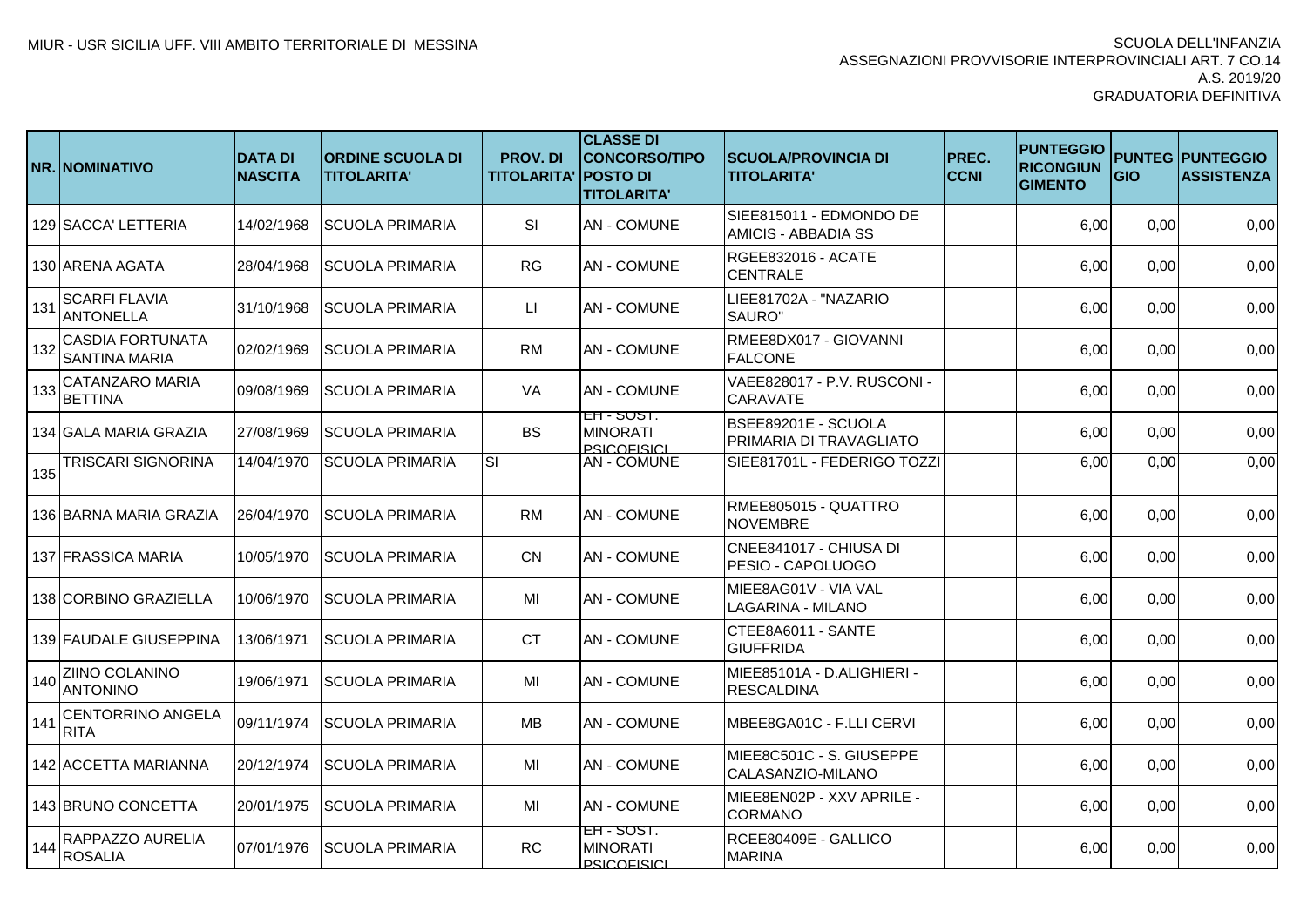|     | <b>NR. INOMINATIVO</b>                    | <b>DATA DI</b><br><b>NASCITA</b> | <b>IORDINE SCUOLA DI</b><br><b>TITOLARITA'</b> | <b>PROV.DI</b><br><b>TITOLARITA' IPOSTO DI</b> | <b>CLASSE DI</b><br><b>CONCORSO/TIPO</b><br><b>ITITOLARITA'</b> | <b>ISCUOLA/PROVINCIA DI</b><br><b>TITOLARITA'</b>                 | <b>PREC.</b><br><b>CCNI</b> | <b>PUNTEGGIO</b><br><b>RICONGIUN</b><br><b>GIMENTO</b> | <b>IGIO</b> | <b>PUNTEG PUNTEGGIO</b><br><b>ASSISTENZA</b> |
|-----|-------------------------------------------|----------------------------------|------------------------------------------------|------------------------------------------------|-----------------------------------------------------------------|-------------------------------------------------------------------|-----------------------------|--------------------------------------------------------|-------------|----------------------------------------------|
| 145 | <b>GELSOMINO</b><br><b>FRANCESCA</b>      | 02/09/1979                       | <b>SCUOLA PRIMARIA</b>                         | MI                                             | <b>AN-COMUNE</b>                                                | IMIEE8AP01B - PIAZZA COSTA-<br><b>CINISELLO BALSAMO</b>           |                             | 6,00                                                   | 0,00        | 0,00                                         |
|     | 146 LOPEZ FRANCESCA                       | 14/09/1979                       | <b>SCUOLA PRIMARIA</b>                         | MI                                             | <b>AN-COMUNE</b>                                                | <b>MIEE8ANUTG - LARGO</b><br><b>GUERRIERI GONZAGA-</b><br>MII ANO |                             | 6,00                                                   | 0,00        | 0,00                                         |
|     | 147 IGUGLIELMO MARIA                      | 05/10/1979                       | ISCUOLA PRIMARIA                               | MI                                             | <b>JAN - COMUNE</b>                                             | MIEE87701E - "SACCO E<br>VANZETTI" - OPERA                        |                             | 6,00                                                   | 0,00        | 0,00                                         |
|     | 148 ZODDA MARIKA                          | 12/01/1980                       | <b>ISCUOLA PRIMARIA</b>                        | <b>RM</b>                                      | $ET - 5051.$<br><b>MINORATI</b><br><b>PSICOFISICI</b>           | RMEE8DV01G - PRIMARIA<br><b>ALBUCCIONE</b>                        |                             | 6,00                                                   | 0,00        | 0,00                                         |
| 149 | <b>BUONOCORE</b><br><b>VERONICA MARIA</b> | 19/01/1980                       | <b>SCUOLA PRIMARIA</b>                         | <b>RM</b>                                      | <b>AN-COMUNE</b>                                                | RMEE834015 - MARINI                                               |                             | 6,00                                                   | 0,00        | 0,00                                         |
|     | <b>PRUITI CIARELLO</b><br>150 FEDERICA    | 07/05/1980                       | <b>SCUOLA PRIMARIA</b>                         | MI                                             | <b>AN-COMUNE</b>                                                | MIEE8AR013 - GARIBALDI -<br><b>CINISELLO BALSAMO</b>              |                             | 6,00                                                   | 0,00        | 0,00                                         |
|     | <b>151 CARDILE GIACOMA</b>                | 31/07/1980                       | <b>ISCUOLA PRIMARIA</b>                        | <b>TO</b>                                      | <b>AN - COMUNE</b>                                              | TOEE8BS01A - I.C.<br><b>CASTELLAMONTE-CAP.</b>                    |                             | 6,00                                                   | 0,00        | 0,00                                         |
| 152 | <b>VALERIO LABIA</b><br><b>CARMELA</b>    | 07/11/1980                       | <b>ISCUOLA PRIMARIA</b>                        | <b>BS</b>                                      | <b>JAN - COMUNE</b>                                             | BSEE82701B - OSPITALETTO<br>CAP.'A.M.CANOSSI'                     |                             | 6,00                                                   | 0,00        | 0,00                                         |
|     | 153 FRASSICA CONCETTA                     | 10/04/1981                       | <b>SCUOLA PRIMARIA</b>                         | <b>CN</b>                                      | EH - SUST.<br><b>MINORATI</b><br><b>PSICOFISICI</b>             | CNEE86101C - CUNEO - CAP.<br>"LUIGI EINAUDI"                      |                             | 6,00                                                   | 0,00        | 0,00                                         |
| 154 | <b>RAIMONDO VENERA</b><br><b>LUCIA</b>    | 14/05/1982                       | ISCUOLA PRIMARIA                               | MI                                             | <b>AN - COMUNE</b>                                              | MIEE8BL01E - VIA MOLISE -<br><b>PIOLTELLO</b>                     |                             | 6,00                                                   | 0,00        | 0,00                                         |
|     | 155 ISTRANGIS VANESSA                     | 04/07/1982                       | <b>ISCUOLA PRIMARIA</b>                        | <b>RA</b>                                      | <b>AN-COMUNE</b>                                                | RAEE82702P - PASCOLI G. -<br><b>RAVENNA</b>                       |                             | 6,00                                                   | 0,00        | 0,00                                         |
|     | 156 RIZZO MARIANNA                        | 15/07/1977                       | <b>SCUOLA PRIMARIA</b>                         | <b>BO</b>                                      | <b>AN-COMUNE</b>                                                | BOEE86301X - BAZZANO<br><b>CAPOLUOGO</b>                          |                             | 0,00                                                   | 0,00        | 0,00                                         |